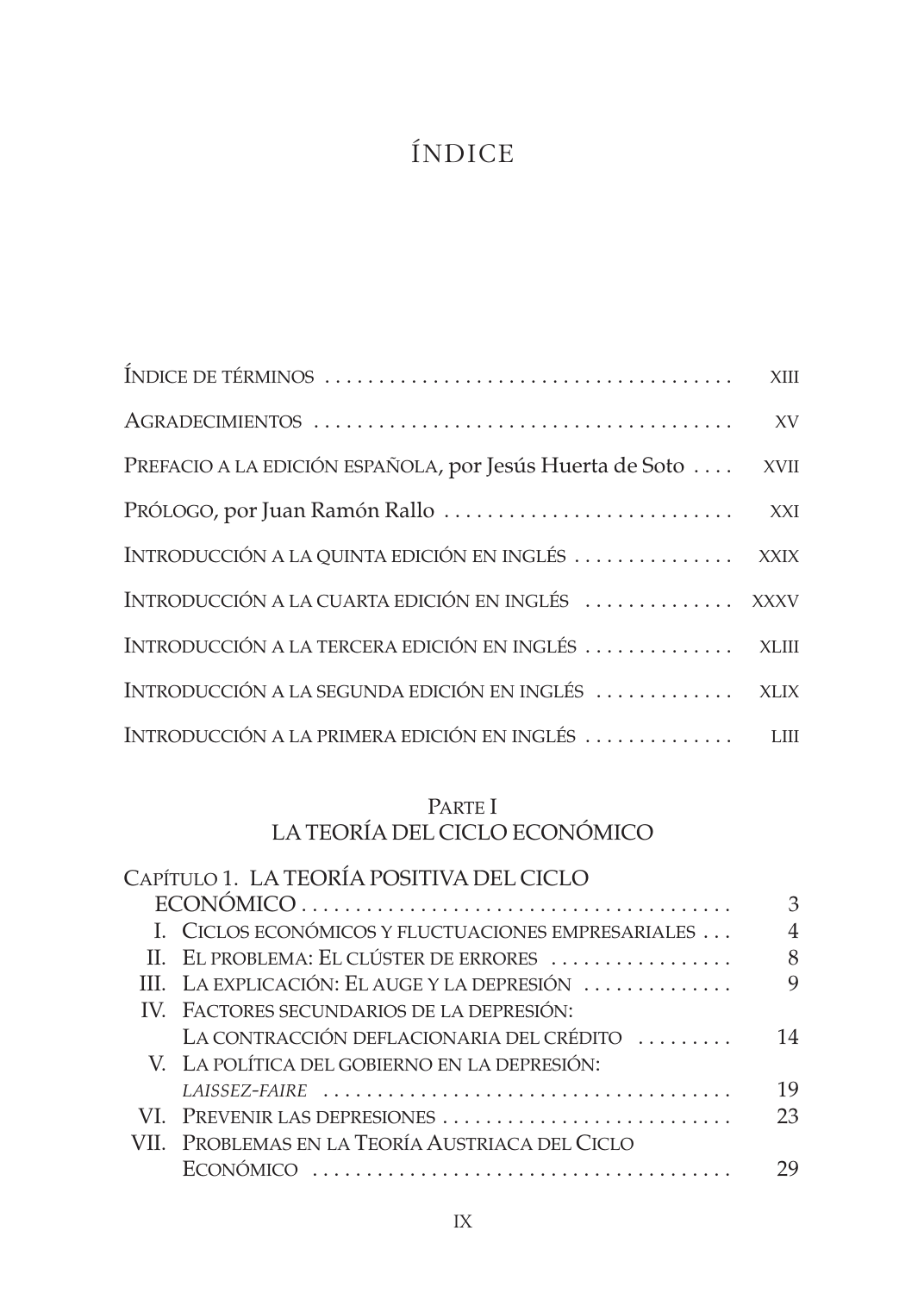#### LA GRAN DEPRESIÓN

| CAPÍTULO 2. CRÍTICAS KEYNESIANAS A LA TEORÍA       |    |
|----------------------------------------------------|----|
|                                                    | 35 |
| I. LA «TRAMPA» DE LA LIQUIDEZ                      | 37 |
| II. SALARIOS Y DESEMPLEO                           | 40 |
| CAPÍTULO 3. ALGUNAS EXPLICACIONES ALTERNATIVAS     |    |
| A LA DEPRESIÓN: UNA CRÍTICA                        | 51 |
| I. SOBREPRODUCCIÓN GENERALIZADA                    | 52 |
|                                                    | 53 |
| III. EL PRINCIPIO DEL ACELERADOR                   | 56 |
| IV. LA ESCASEZ DE LAS «OPORTUNIDADES DE INVERSIÓN» | 63 |
| V. LA TEORÍA DEL CICLO DE SCHUMPETER               | 67 |
| VI. LAS DOCTRINAS DEL CRÉDITO CUALITATIVO          | 70 |
| EXCESO DE OPTIMISMO Y EXCESO DE PESIMISMO          | 75 |

## PARTE II

## EL AUGE INFLACIONARIO: 1921-1929

| CAPÍTULO 4. LOS FACTORES INFLACIONARIOS |                                                  | 79  |
|-----------------------------------------|--------------------------------------------------|-----|
|                                         | I. LA DEFINICIÓN DE OFERTA DE DINERO             | 81  |
| H.                                      | INFLACIÓN DE LA OFERTA MONETARIA, 1921-1929      | 85  |
| Ш                                       | GENERANDO INFLACIÓN I: LOS REQUERIMIENTOS        |     |
|                                         |                                                  | 90  |
|                                         | IV. GENERANDO INFLACIÓN II: LAS RESERVAS TOTALES | 96  |
|                                         |                                                  | 112 |
| VI –                                    | LETRAS DESCONTADAS                               | 113 |
| VII.                                    | LETRAS COMPRADAS - ACEPTACIONES BANCARIAS        | 121 |
|                                         | VIII. Títulos del Gobierno de los Estados Unidos | 128 |
|                                         | CAPÍTULO 5. EL DESARROLLO DE LA INFLACIÓN        | 133 |
|                                         | I. PRÉSTAMOS INTERNACIONALES                     | 133 |
|                                         | II. LA AYUDA A GRAN BRETAÑA                      | 138 |
|                                         | III. LA CRISIS SE APROXIMA                       | 154 |
|                                         | CAPÍTULO 6. TEORÍA E INFLACIÓN: LOS ECONOMISTAS  |     |
|                                         | Y EL SEÑUELO DE UN NIVEL DE PRECIOS ESTABLE      | 163 |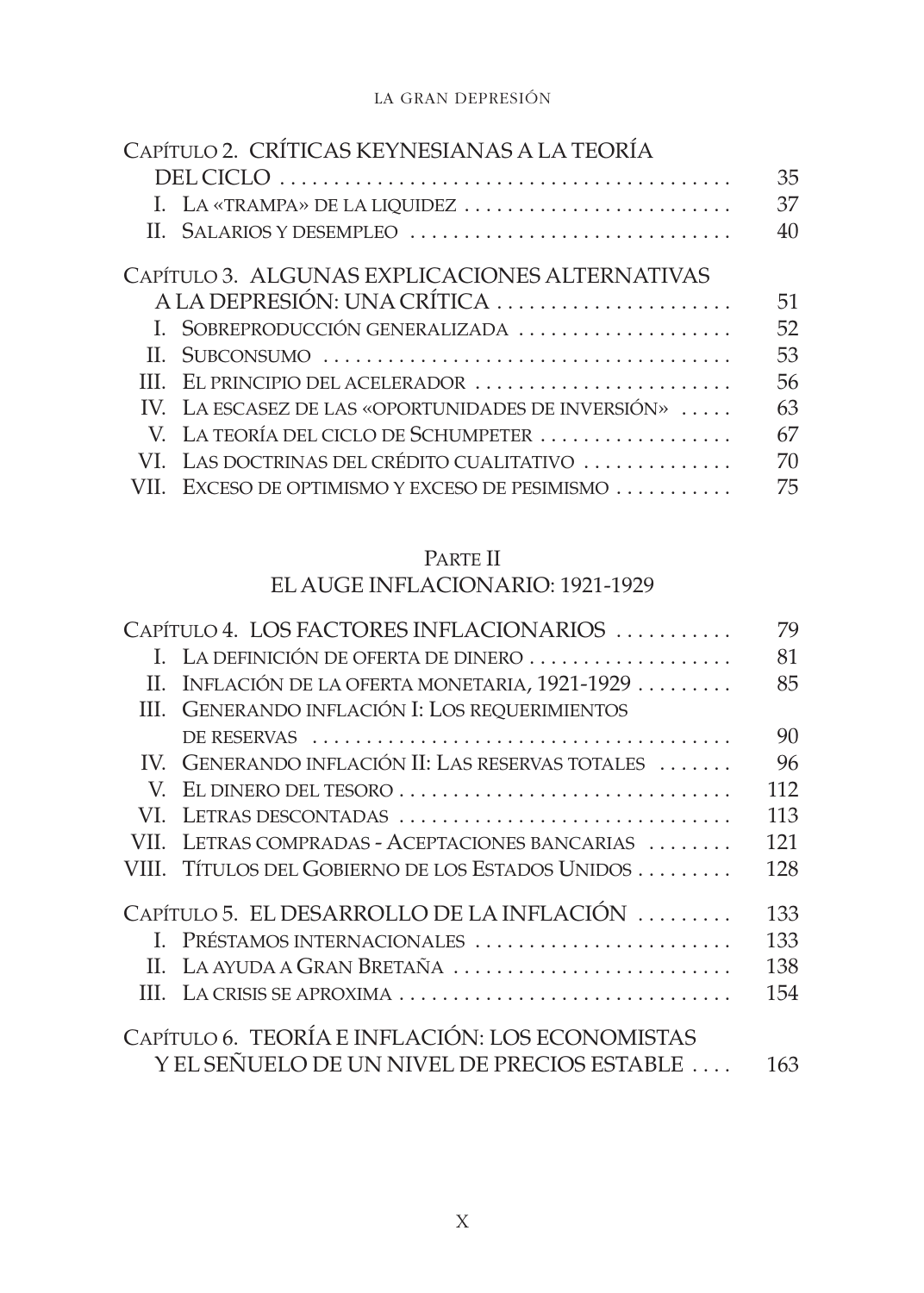#### ÍNDICE

### PARTE III LA GRAN DEPRESIÓN: 1929-1933

|       | CAPÍTULO 7. EL PRELUDIO: EL SR. HOOVER             |     |
|-------|----------------------------------------------------|-----|
|       | YELLAISSEZ-FAIRE                                   | 177 |
|       | I. EL DESARROLLO DEL INTERVENCIONISMO DE HOOVER:   |     |
|       |                                                    | 179 |
| H.    | EL DESARROLLO DEL INTERVENCIONISMO DE HOOVER:      |     |
|       | LAS RELACIONES LABORALES                           | 190 |
|       | CAPÍTULO 8. EL INICIO DE LA DEPRESIÓN:             |     |
|       | HOOVER TOMA EL MANDO                               | 199 |
|       | I. LAS CONFERENCIAS EN LA CASA BLANCA              | 200 |
| II.   | INFLANDO EL CRÉDITO                                | 204 |
|       |                                                    | 206 |
|       | IV. EL PROGRAMA AGRÍCOLA DEL NEW DEAL              | 206 |
|       |                                                    |     |
|       |                                                    | 227 |
| L.    | MÁS INFLACIÓN                                      | 227 |
| H.    | LA TARIFA SMOOT-HAWLEY                             | 229 |
| III.  | HOOVER EN LA SEGUNDA MITAD DE 1930                 | 231 |
| IV.   | LA CAMPAÑA POR LA OBRA PÚBLICA                     | 237 |
|       | V. LA CARGA FISCAL DEL GOBIERNO                    | 241 |
|       |                                                    | 245 |
| L.    | LA SITUACIÓN MONETARIA DE LOS ESTADOS UNIDOS       | 248 |
| H.    | LA CARGA FISCAL DEL GOBIERNO                       | 251 |
| HL.   | OBRA PÚBLICA Y SALARIOS                            | 251 |
| IV.   | MANTENIENDO LOS SALARIOS                           | 254 |
| V.    | RESTRICCIONES A LA INMIGRACIÓN                     | 257 |
| VI.   | ALIVIO VOLUNTARIO                                  | 258 |
| VII.  | HOOVER EN EL ÚLTIMO TRIMESTRE DE 1931              | 259 |
| VIII. | LA DIFUSIÓN DE LAS IDEAS COLECTIVISTAS EN EL MUNDO |     |
|       | DE LOS NEGOCIOS                                    | 264 |
|       | CAPÍTULO 11. 1932: EL NEW DEAL DE HOOVER           | 271 |
| L.    | EL AUMENTO DE IMPUESTOS                            | 272 |
| H.    | EL GASTO CONTRA LA ECONOMÍA                        | 274 |
| HI.   | LA CAMPAÑA A FAVOR DE LA OBRA PÚBLICA              | 277 |
| IV.   |                                                    | 281 |
| V.    | ALIVIO GUBERNAMENTAL                               | 285 |